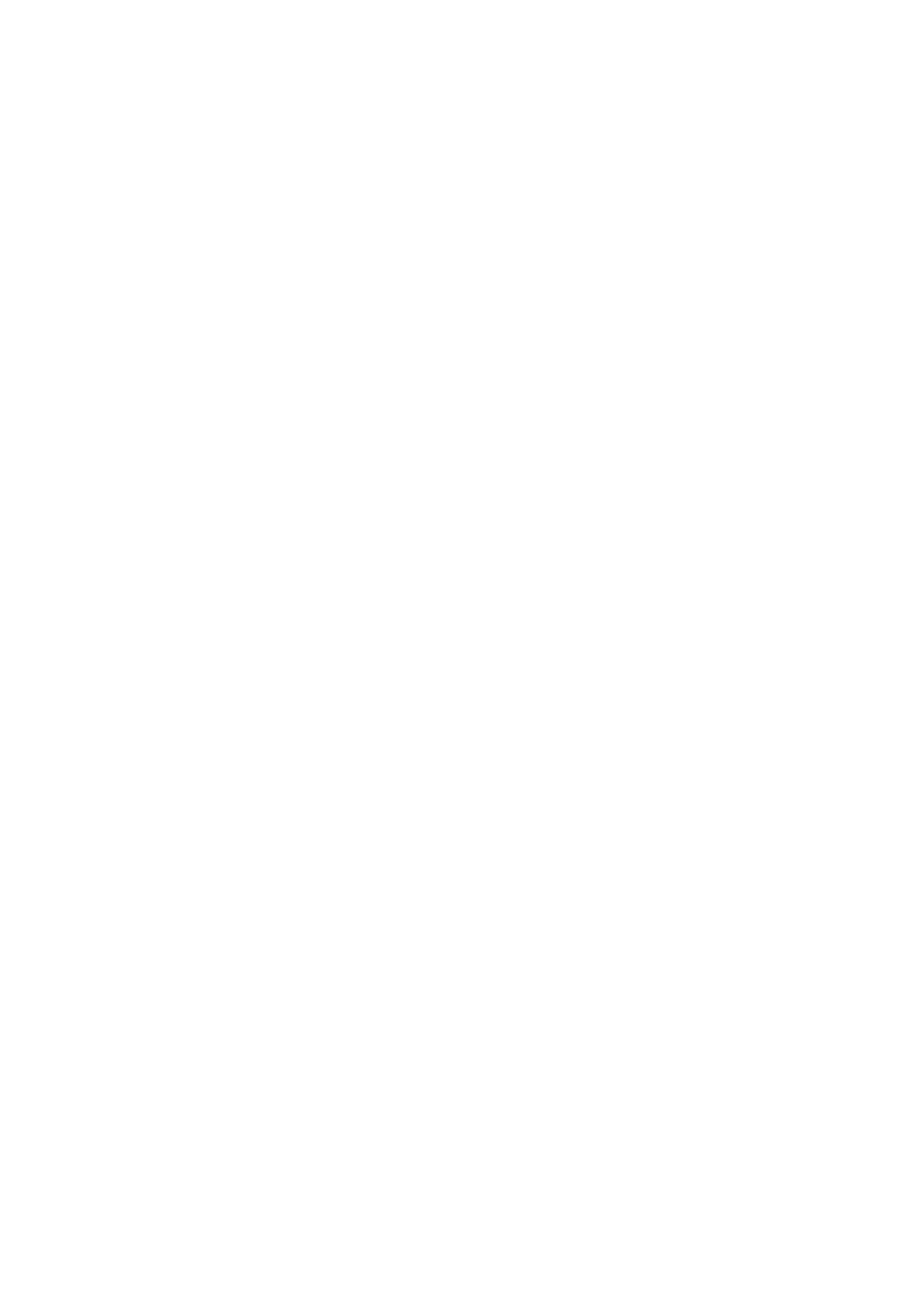

# **Determinants of Non-Performing Loans: Evidence from Sri Lanka**

Rathnayake R.M.S.S. a and Dissanayake D.M.R.U. a

<sup>a</sup> Department of Commerce and Financial Management, Faculty of Commerce and Management Studies, University of Kelaniya.

#### **ABSTRACT**

Purpose: The increasing trend of non-performing loans in Sri Lanka threatens the banking system. This study attempts to identify the determinants of non-performing loans in licensed commercial banks in Sri Lanka to fill the void in the finance research arena.

Methodology: This study is carried out with a sample of eight licensed commercial banks using macroeconomic factors and bank-specific factors: the real interest rate, annual GDP growth rate, annual inflation rate, exchange rate, unemployment rate, the efficiency of the bank, bank size, lending rate, and ROA. Financial data were analyzed for the period of 2008- 2018 using panel data regression analysis.

Findings: Results show that GDP growth rate, Exchange rate, Unemployment rate, inflation rate, and bank size have a significant effect on non-performing loans in the Sri Lankan banking industry. However, bank efficiency and return on asset (ROA) do not significantly correlate with NPLs. Among these relationships, only the exchange rate shows a positive relationship with the NPL, whereas all other variables show a negative relationship.

Implications: According to the study's findings, it is recommended that Sri Lankan commercial banks have their focal point on credit risk management based on maximizing return on its assets while keeping its non-performing loans within acceptable limits.

#### **KEYWORDS**

Exchange rate; Inflation; Gross Domestic Production; Unemployment rate

**JEL CLASSIFICATION** G21, C33

# **I. Introduction**

The link between the non-performing loans and banks' loss is an important relationship that received colossal attention during the past years. According to Saba et al. (2012), an increase in NPL rate is often referred to as the failure of credit policy. One of the bank's primary functions is lending. Lending has two main components: Loans and demand deposits. The high growth of non-performing loans is due to management failure, threatening the bank's asset base. New banks are in the pipeline to join the banking sector, and existing banks are expanding their branch networks. Hence, it is essential to regulate and monitor the banks to manage the financial sector properly.

The robustness of the Sri Lankan banking sector represents the health of the country's entire economy. Hence, a higher percentage of non-performing loans occur because of the difficulty of collecting interest and principal on the credits. This may lead to fewer profits for the banks in Sri Lanka and, possibly, bank closures (Ekanayake & Azeez 2015).

As per the current context, the credit quality of the Sri Lankan banking sector, Licensed Finance Companies (LFCs), and Specialized Leasing Companies (SLCs) sector deteriorated considerably during 2018, with non-performing loans (NPLs) increasing by Rs.102.5 billion compared to the increase of Rs. 18.3 billion in 2017. Further, the overall performance of the LFCs and SLCs sector slowed down significantly during 2018 due to low credit growth,unfavorable weather conditions that prevailed in 2017. The slowdown of economic activities in 2018 paved the way to declining profitability and

CONTACT R.M.S.S. Rathnayak[e sakunika\\_2019@kln.ac.lk,](mailto:sakunika_2019@kln.ac.lk) Department of Commerce and Financial Management, Faculty of Commerce and Management Studies, University of Kelaniya.

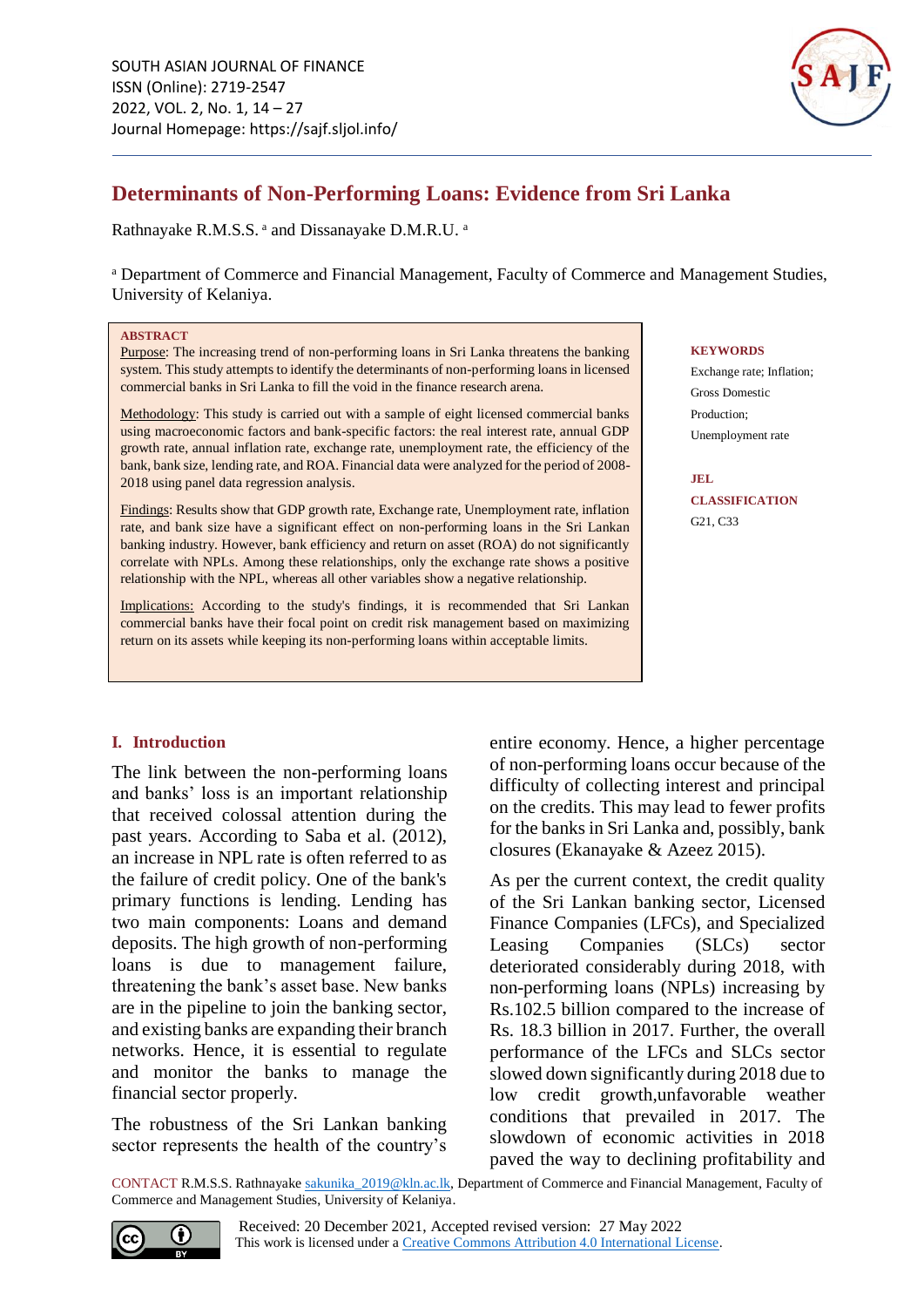increasing non-performing loans. (CBSL,2018)

Consequently, Sri Lanka's non-performing loans ratio stood at 3.4 % in Dec 2018, compared with 2.5 % in the previous year. Moreover, total loan loss provisions increased by Rs. 38.9 billion during 2018, out of which specific provisions accounted for 86.8 % of the increase. Apart from that, Bad loans in Sri Lanka's banks had risen 64 % in the first quarter of 2019, the worst since 2013 when gold-backed loans went bad, leaving lenders with thinner capital buffers (CBSL, 2018).

In addition, small banks had higher bad loans as impaired loans to gross loans at small banks had climbed to 7.4% by the end of 2018. In larger banks, it was 6.9%; this is due to the stagnating economy since the borrowers find it unable to service their loans as expected, which results in those loans automatically being transferred to the nonperforming loan section. Therefore, regulators need to be cautious of a further increase in non-performing loans (NPLs) and ensure that proper risk management mechanisms are in place to mitigate all relevant risks emanating from increasing NPL<sub>s</sub>

Borrowing from surplus units and lending to the deficit units is the core business of the banking sector. What is challenging is when a considerable portion of these loans and advances are not paid back and when they become due together with interest charged. When this outstanding balance remains in excess continuously for three consecutive loan installments, or overdraft remains in excess for 90 days or more, such loans are classified as non-performing Loans (CBSL,2013). This has been identified as the most critical factor that will affect a bank's catastrophe.

With the growing importance of banks to accelerate economic development, banks should be strategic and focused on lending their money to the right set of customers. Furthermore, the contradictory conclusions

from the previous studies call for a detailed investigation to be conducted in the area. Messai and Jouini (2013), found that NPL has a negative relationship with the growth rate of GDP and the profitability of banks' assets and has a positive relationship with the unemployment rate, the loan loss reserves to total loans, and the real interest rate which are inconsistent with the findings of Anjom & Karim, (2016). Besides that, previous studies are solely based on macroeconomic determinants that affect NPL while ignoring the bank-specific factors to their consideration. When considering the Sri Lankan context, there are findings that contradict with above. Ekanayake and Azeez (2015), have found a negative relationship between the efficiency of the banks on NPL. According to the study conducted by Kumarasinghe (2017), which is based on secondary data from 1998 to 2014 of licensed commercial banks in Sri Lanka in order to study the macroeconomic determinants of banks' loan quality in Sri Lanka has found that the relationship of the GDP with the NPL is found to be positive. According to Rachman et al. (2018), the negative relationship between profitability and NPL suggests that the more profit a bank gets, the less likely the bank is to have NPLs in the respective year

In general, the contradictory findings and lack of sufficient research on both macroeconomic and bank-specific factors together on non-performing loans in the Sri Lankan context and a knowledge gap in the area provide reasons to initiate this study. Therefore, the objective of this study is to examine the factors that affect nonperforming loans of banks in Sri Lanka and to fill the knowledge gap that exists in the area.

The rest of the paper is organised as follows. Section 2 presents the findings of past studies. Section 3 explains the data and methodology. In Section 4, we present findings and data analysis, In section 5 the discussion on results is done, and Section 6 concludes with recommendations.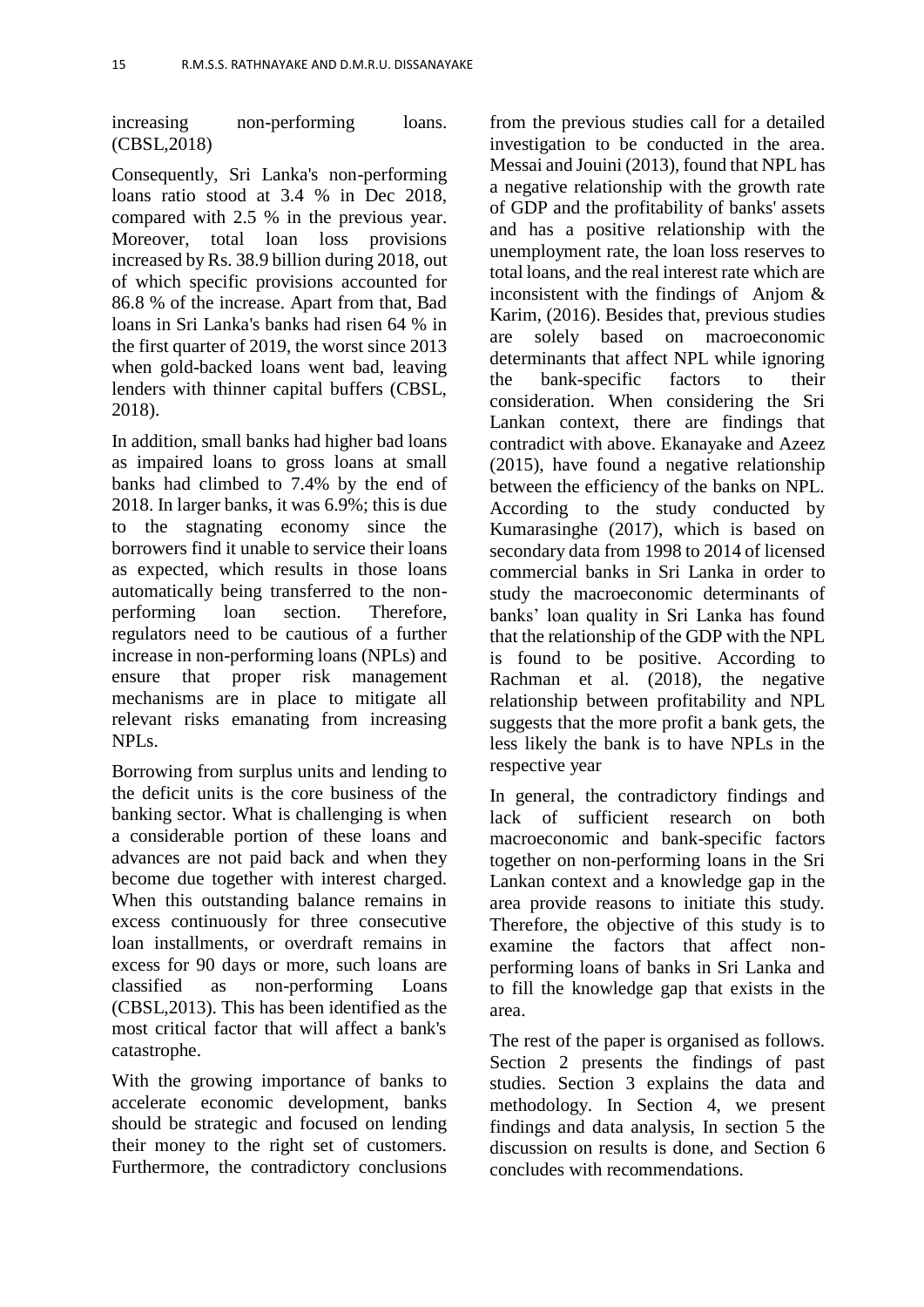## **II. Literature Review and Hypotheses Development**

In review, the researchers especially consider two sets of root causes to explain the surging of NPLs over the past decade, which provide a background for this study to minimize the knowledge gap in reviewing the literature.

# *Macroeconomic Variables*

Messai and Jouini (2013) detect the determinants of non-performing loans using a sample of 85 banks in three countries namely; Italy, Greece, and Spain, for 2004- 2008. They found that NPL has a negative relationship with the growth rate of GDP and the profitability of banks' assets. Further, they found a positive relationship between the unemployment rate, the loan loss reserves to total loans, and the real interest rate. But these findings are inconsistent with the findings of Anjom and Karim (2016), which are carried in SAARC countries. However, both studies have found that return on asset (ROA) has a significant negative relationship with NPL.

A somewhat different perspective on the NPLs was discussed by Rajha (2016), using panel data regression in the Jordanian banking sector during the period 2008-2012. According to his study, a negative relationship is observed between economic growth, inflation rate, and efficiency with NPL and a positive relationship between Lending rate and size of the bank with NPL. Apart from that, they stress that large banks are effective in screening customers who applied for loans compared to their smaller counterparts. However, these findings do not facilitate the findings of Anjom and Karim (2016), Fofack (2005), and Khemraj and Pasha (2009).

Kumarasinghe (2017) conducted a study based on secondary data over 1998 to 2014 of licensed Commercial Banks in Sri Lanka in order to study the macroeconomic determinants of banks' loan quality in Sri Lanka. He found that the relationship of the GDP with the NPL is positive, which is antagonistic with the results of the investigation conducted by Beck, Jakubik,

and Piloiu (2015) using novel panel data set covering 75 countries to study the macroeconomic determinants of NPL. Besides, all these studies are solely based on macroeconomic determinants that affect NPL while ignoring the bank-specific factors to their consideration.

Farhan, Satar, Chaudhry, and Khalil (2012), examined the perception of Pakistan bankers regarding the economic factors causing nonperforming loans in the Pakistan banking sector since 2006. This study sample included the Top 10 Pakistan banks, and the study was carried out to analyse the impact of selected independent variables including Interest Rate, Energy Crisis, Unemployment, Inflation, GDP Growth, and Exchange Rate on the non-performing loans of Pakistan banking sector using correlation and regression analysis. This study found that Interest Rate, Energy Crisis, Unemployment, Inflation, and Exchange Rate has a significant positive relationship with the nonperforming loans of the Pakistan banking sector, while GDP growth has a significant negative relationship with the nonperforming loans of the Pakistan banking sector. However, these findings are inconsistent with many previous findings, such as Kumarasinghe (2017), Rajha (2016), Beck, Jakubik, and Piloiu (2015).

Several empirical studies found that the NPL ratio rises when economic growth decreases. Khemraj and Pasha (2009), studied the determinants of NPL in the Guyanese banking sector. Prasad and Espinoza (2010), used a dynamic panel over 1995–2008 on a sample of 80 banks of the Gulf Cooperation Council region for their study. They found that the real effective exchange rate (REER) has a positive effect on impaired loans which is different from the findings of Beck, Jakubik, and Piloiu (2015).

Louzis, Vouldis, and Metaxas (2010), studied NPL from a different perspective compared to other studies. They used panel data to highlight the factors causing non-performing loans in the Greek banking sector from 2003 to 2009, considering each loan category. The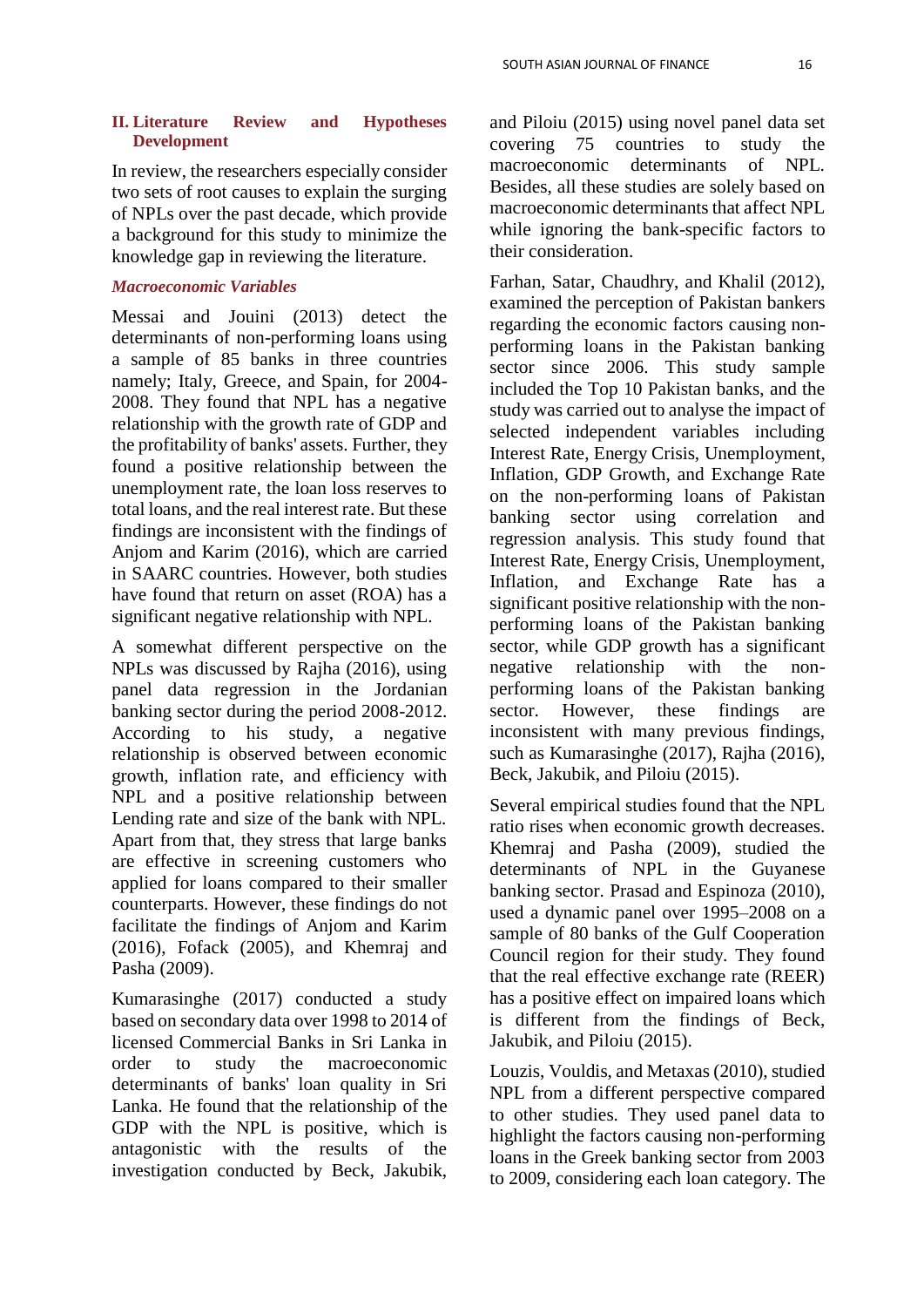loan categories they considered are corporate loans, consumer loans, and mortgage loans. According to their investigation management, quality is the significant determinant of non-performing loans in the banking sector of Greece.

Khemraj and Pasha (2009), explore the determinants of non-performing loans in Guyana, considering the data between the years 1994 to 2004. According to the authors, growth in the gross domestic product has an inverse relationship with the non-performing loans explaining it as a good performance in the economy, which causes a reduction in non-performing loans.

In addition, Boakye-Adjei and Amuakwa-Mensah (2015), identified loan growth, inflation, GDP, and exchange rate as significant determinants of NPLs in the banking industry in Ghana. He also found that NPL has a negative relationship with GDP, inflation rate, and exchange rate, contrary to many previous studies. Moreover, Hoggarth, Sorensen, and Zicchino (2005) conducted research in the UK during the time period 1988-2004. They found that inflation and interest rates have a positive relationship with non-performing loans.

Jakubik and Reininger (2013), and Klein (2013) investigates determinants of NPLs are based on the panel data set for CESEE countries (Central, Eastern and Southeastern European) such as Bulgaria, Croatia, the Czech Republic, Hungary, Poland, Romania, Russia, Slovakia and Ukraine. Their results show that economic growth is the primary driver that is negatively correlated with NPL development. Other important determinants of NPL change are also identified, such as past credit growth, unemployment, inflation, and exchange rate changes.

Considering the above-mentioned literature, the following variables were selected as macroeconomic variables for the study. Gross Domestic Production: Several empirical studies have found a negative association between NPL and real GDP growth (Fofack, 2005; Khemraj & Pasha,

2009; Boakye-Adjei & Amuakwa-Mensah, 2015). In contrast, Shingjergji (2013), Kumarasinghe (2017) and Anjom and Karim (2016) found that there is a positive relationship between GDP and NPL.

Unemployment: Berge and Goddin, (2007) found that the problem loans were highly sensitive to the real interest rates and unemployment for the Nordic banking in Norway. A positive relationship between unemployment and NPL could be described based on the findings of Farhan et al., (2012) and Akinlo & Emmanuel, (2014).

Exchange Rate: Fofack (2005) explores that real exchange rate appreciation is a significant determinant of NPLs in several sub-Saharan African countries. In a similar way, Otašević,  $(2013)$  finds that, deteriorating business cycle and the exchange rate depreciation led to weakening of quality of the bank's loan portfolio in Serbia.

Inflation: Otašević, (2013) suggests that higher inflation can make debt servicing easier by reducing the real value of outstanding loans when salaries are sticky, thus lead to a decrease of the credit risk ratio in the short-run. Thus, according to the literature, relationship between inflation and non-performing loans can be positive or negative depending on the economy of operations.

Thereby, we proposed the first hypothesis as,

*H1: There is a significant relationship between the macroeconomic factors (GDP growth rate, Unemployment rate, Inflation rate and Exchange rate) and the nonperforming loan rate.* 

# *Bank Specific Variables*

In addition to macroeconomic variables, several empirical studies suggest that factors Specific to the bank such as bank size, efficiency, credit terms and rates, and ROA are essential determinants of NPL because they can cause risky loans and eventually become the default.

By analyzing the micro and macro determinants of non-performing loans of the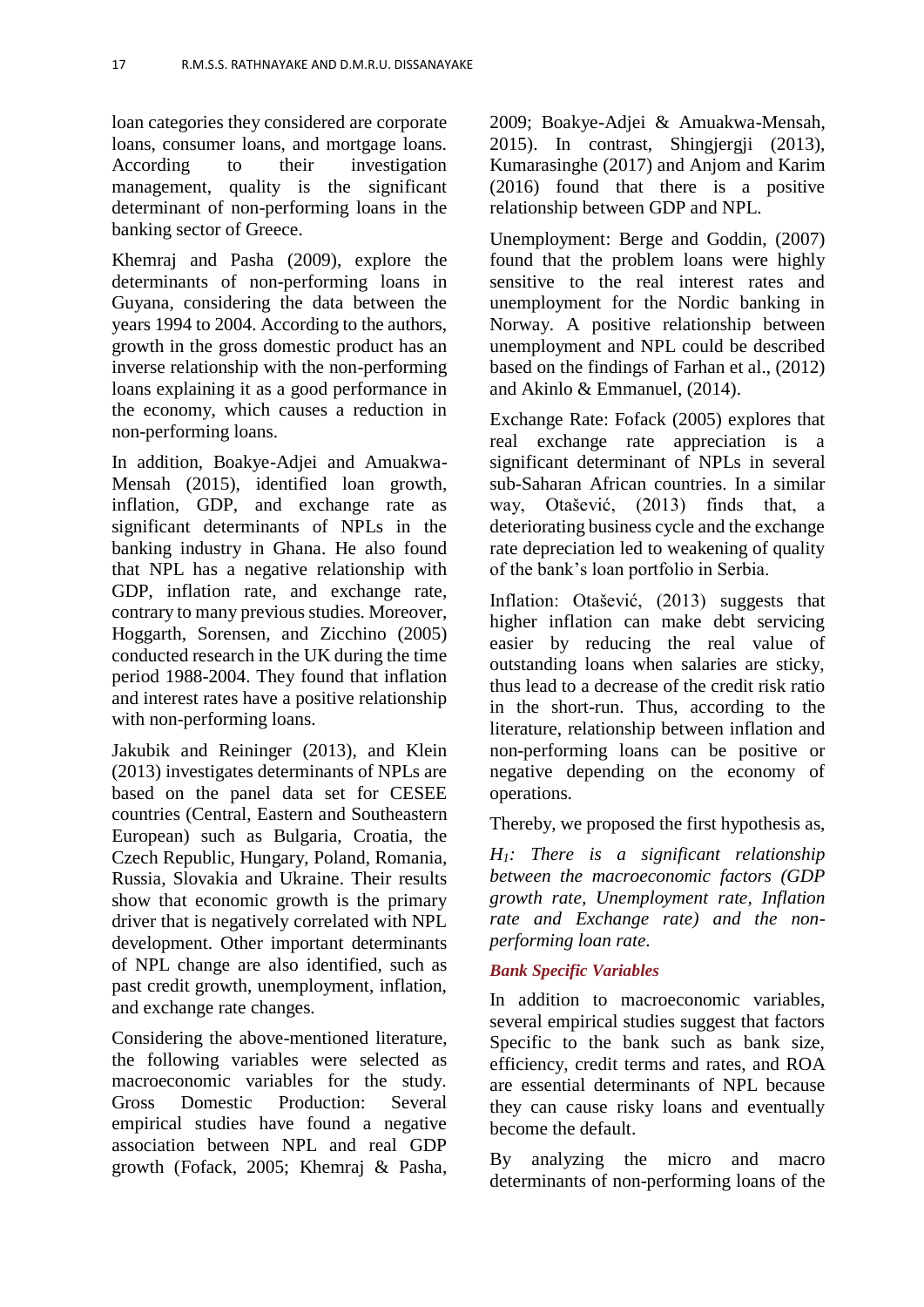Czech banking sector for the period 1994- 2005, Podpiera, Weill, and Schobert (2008), concluded that efficiency is negatively associated with increases in non-performing loans. The same results were found by Louzis, Vouldis, and Metaxas (2010), in the case of Greek banks and in the study conducted by Rajha (2016).

However, the empirical evidence relating to the impact of bank size on NPLs appears mixed. Some studies report a negative association between NPLs and bank size such as Ranjan and Dhal (2003), Salas and Saurina (2002), Hu, Li and Chiu (2004), Jakubik and Reininger (2013). They argue that a negative relationship is attributed to large banks having better risk management strategies and more resources that usually translate into more superior loan portfolios than their smaller counterparts. On the other hand, Khemraj and Pasha (2009), Boakye-Adjei and Amuakwa-Mensah (2015), and Rajha (2016) explored that bank size and NPL has a significant positive relationship.

As banks increase the loans they give to their clients, there is a higher tendency to default, especially in crisis periods. Many studies prove this relationship. In contrast, the few studies that found a negative relationship between loan growth and NPLs concluded that proper monitoring and screening strategies, when put in place by banks, can reduce NPLs despite high growth in loans.

Nevertheless, most of the literature is based on country-specific studies. For instance, Salas and Saurina (2002) analyzes the problem loans of the Spanish commercial and savings banks. They find that credit risk is determined by microeconomic individual bank-level variables, such as bank size, net interest margin, capital ratio, and market power, in addition to real GDP growth. More recently, Louzis, Vouldis, and Metaxas (2010), examine the determinants of NPLs in the Greek banking sector. They concluded that credit quality among Greek banks could be explained mainly by macroeconomic fundamentals.

Thus, considering the above-mentioned literature following variables were selected as bank-specific variables for the study.

ROA: Godlewski (2008) stated that there is a direct relationship between NPLs and ROA; the lower the ROA, the higher will be NPLs and vice versa. Ahmad and Bashir (2013) affirm that ROA and NPLs have a direct association.

Bank Size: Several authors Salas and Saurina, (2002); Ranjan and Dhal, (2003); Jakubik and Reininger, (2013) found that bank size is one of the most significant factors that explained the variations in bad debts, further they found a negative relationship between bank size and NPLs.

Efficiency: Podpiera, Weill, and Schobert, (2008) and Ekanayake and Azeez, (2015) have found a negative relationship between the efficiency of the banks and NPL. But Anjom and Karim, (2016) found that efficiency and NPL have a significant positive relationship.

Thus, our second hypothesis is,

*H2: There is a significant relationship between the bank-specific factors (ROA, Size and Efficiency) of the bank and the nonperforming loan rate.*

# **III. Methodology**

# *Data and Sample Selection*

In order to investigate the determinants of non-performing loans in the Sri Lankan banking sector, this study uses panel data regression analysis. The sample includes eight commercial banks (cross-section) over 10 years (2008-2018). The research strategy used for this study is the experimental strategy. Due to the quantitative nature of data, the deductive reasoning method is used to examine the cause-and-effect relationships between NPLs and determinants in this study.

This study only considered data from 2008 to 2018 mainly to neglect any irregular behavior in data that occurred due to the prevailing Covid- 19 pandemic. As mentioned, the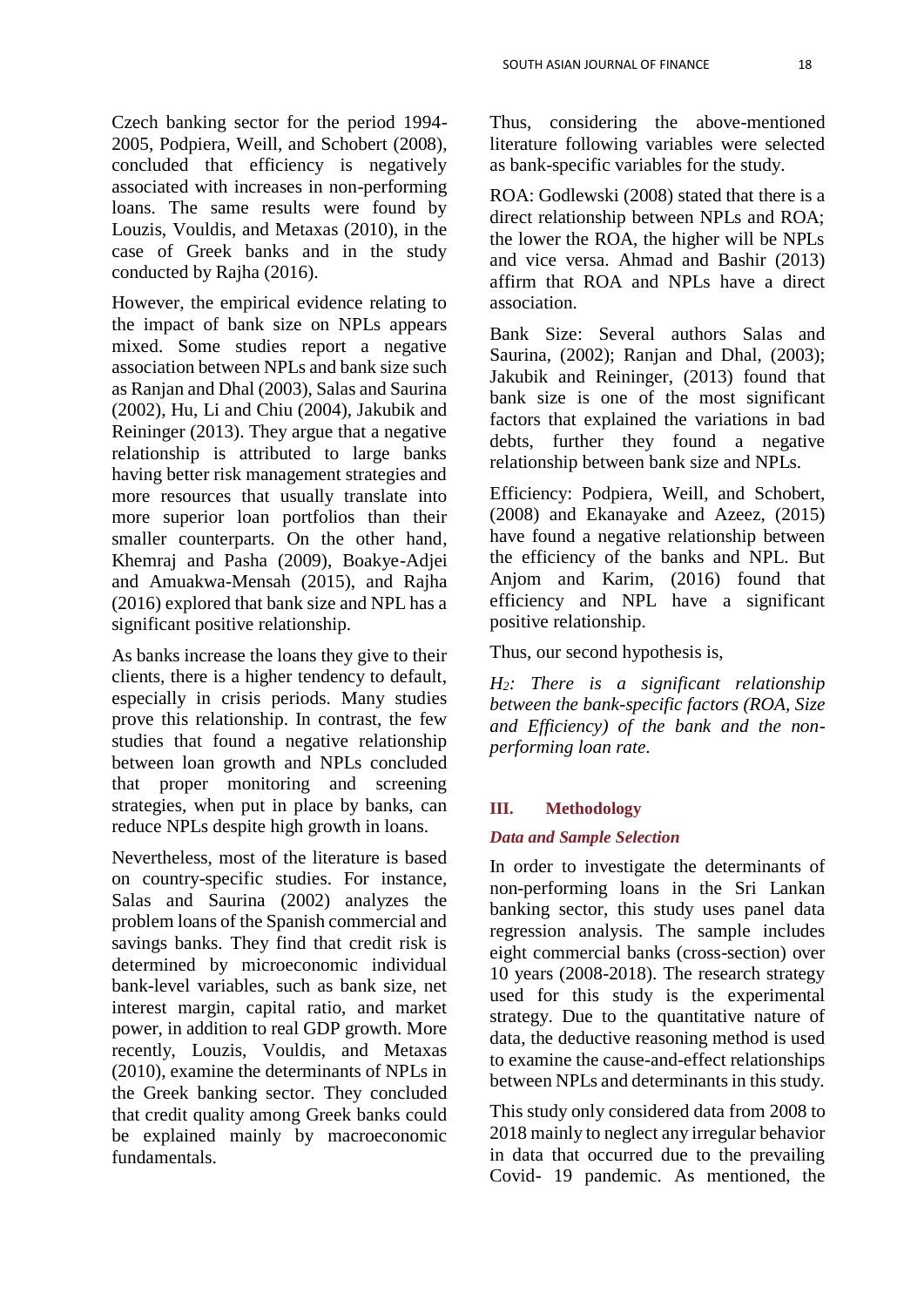above time period is selected to prevent the consequence of manipulated results due to this irregular behavior.

Eight commercial banks have been selected for this study, excluding thirteen foreign Banks and five non-listed banks. Foreign licensed commercial banks were also excluded from the study because of several reasons. First is the difference in the banking operation and accounting format compared with the domestic commercial banks, mainly due to multicurrency transactions. Second is the unavailability, reliability, and accuracy of the financial data.

#### *Measurements of Variables*

Non-Performing Loan is the ratio of the substandard loan, doubtful loan and loss loan to total loans. NPL is measured as the ratio of defaulted and un-collected loans to total loans of banks as per Messai and Jouini (2013) and Alhassan et al., (2014). Data for NPLs obtained from annual reports of commercial banks. GDP will be measured as the annual growth in the real GDP Rate in the year t. The unemployment rate in year t is considered using key economic indicators. Both GDP and unemployment rates are collected from the annual reports of the central bank of Sri Lanka. The Colombo Consumer Price Index (CCPI) is used to gauge the inflation rate of the country and the data were taken from the Department of Census & Statistics in Sri Lanka. The exchange rate is the weighted average rate of actual USD/LKR (Khemraj & Pasha, 2009). The SPOT Exchange rate at the time will be considered in the measurement (Fofack, 2005). The size of the bank is taken as the relative market share of the bank (Rajha, 2016). ROA is taken as the ratio of net income to total assets of the bank (Messai and Jouini, 2013).

For this study, only secondary data have been employed from annual reports of the respective banks and the central bank. The information related to total non-performing loan amounts, loan provisions, facts and figures related to loan recovery system, NPL rates, operating income, operating expenses, and return on assets (ROA) etc were obtained from those sources.

#### *Model Specification*

Based on our review of the literature, it is clear that there is extensive international evidence that suggests NPLs may be explained by both macroeconomic and bankspecific factors. Henceforth, in this study, the following econometric model was developed similar to international evidence, but with some modifications that suit the Sri Lankan banking industry.

 $NPL / TL$   $i, t = \alpha + \beta IGDP_t + \beta 2INF_t + \beta 3EXC_t + \beta 3EXC_t$  $\beta$ 4UN<sub>t</sub> +  $\beta$ 5ROA<sub>i,t</sub> +  $\beta$ 6In Size <sub>*i*,t</sub> +  $\beta$ 7EFI <sub>*i*,t</sub> +  $\mu$ </sup> *i,t…………………………… (1)*

#### Where,

*NPL / TLi, t*: The ratio of non-performing loans to total loans for bank *i* in year *t. GDPt*: The annual real GDP rate at period *t. INFt*: The annual inflation rate at time *t. EXCt*: Effective exchange rate at time period *t. UNt*: The rate of unemployment at period *t. ROAi t*: ROA ratio of bank *i* at time *t. In Sizei t*: Total assets of bank *i* at time *t*. *EFIi t*: Efficiency of the bank *i* at time *t.*  $\mu_i$ , *i*. The error term is assumed to have zero mean and independent across time period.

#### IV. **Data Analysis**

This section presents the results and findings of the study to identify determinants of nonperforming loans in commercial banks of Sri Lanka.

#### *Descriptive Statistics*

The descriptive statistics are presented in the Table 1. Accordingly, the mean, where the average of the number which calculated the central value of the data set for NPL is 4.05% with a maximum of 13.17% and a minimum of 1.2%. This states that, from the total loans of Sri Lankan commercial banks, an average of 4.05% were being uncollected or defaulted over the sampled period. The standard deviation is used to quantify the amount of variation of the data of NPL is 2.093. This shows that the non-performing loan fluctuation between the sampled banks was somewhat high.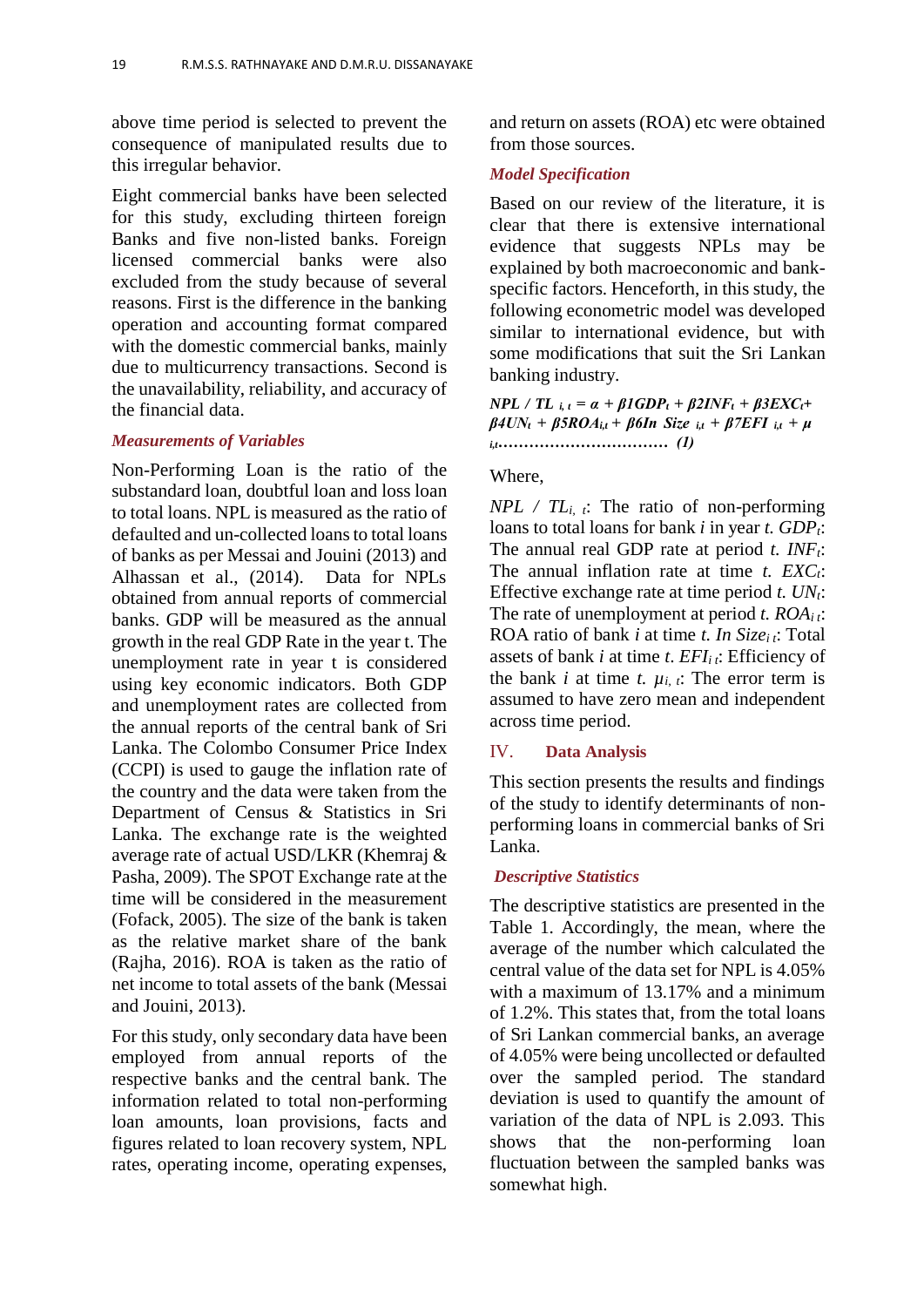| Variable         | <b>Mean</b> | Std. Dev. | Min      | <b>Max</b> | <b>Observations</b> |
|------------------|-------------|-----------|----------|------------|---------------------|
| <b>NPL Ratio</b> | 4.05        | 2.0930    | 1.2000   | 13.1700    | $N = 88$            |
| Inflation        | 4.80        | 1.9546    | 2.1350   | 7.5000     | $T = 11$            |
| GDP growth       | 5.37        | 2.1227    | 3.1000   | 9.1000     | $n = 8$             |
| Exchange rate    | 130.05      | 17.1603   | 108.3340 | 162.4650   |                     |
| Unemployment     | 4.61        | 0.5312    | 4.0000   | 5.8000     |                     |
| Bank size        | 123.36      | 86.6669   | 14.0000  | 399,0000   |                     |
| Efficiency       | 49.13       | 8.3475    | 28.9000  | 69.2800    |                     |
| <b>ROA</b>       | 1.68        | 0.6261    | 0.1900   | 3.8000     |                     |

| Table 1. Summary of Descriptive Statistics |  |  |
|--------------------------------------------|--|--|
|--------------------------------------------|--|--|

Further, regarding the independent variables in this model, the inflation rate showed a mean value of 4.80 where price Index (CCPI) for a particular time with a maximum of 7.5% and a minimum of 2.5 %. This indicates that the inflation rate of the Sri Lankan economy had increased highly over the period under consideration.

Bank Size presented the highest standard deviation of 86.66 in this model and also a substantial mean value of 123.36. On the other hand, the mean value of the exchange rate is 130.045 which is the highest mean value in the model with a maximum of 162.45 and a minimum of 108.334. The existence of correlation was tested using the correlation matrix. According to table 03, all the variables are not correlated with each other as every correlation coefficient in the output is below 0.6. Therefore, the probability of having multicollinearity is very low.

|                     | Inflat~u  | GDPgro~l  | Exchan~e  | Labour~R  | <b>Banksize</b> | Effici $-y$ | <b>ROA</b> |
|---------------------|-----------|-----------|-----------|-----------|-----------------|-------------|------------|
| Inflationc~u        | 1.0000    |           |           |           |                 |             |            |
| GDPgrowtha~l        | 0.3559    | 1.0000    |           |           |                 |             |            |
| <b>Exchangerate</b> | $-0.0857$ | 0.3619    | 1.0000    |           |                 |             |            |
| LabourStat~R        | 0.3109    | $-0.3787$ | $-0.4969$ | 1.0000    |                 |             |            |
| <b>Banksize</b>     | 0.0433    | 0.0292    | $-0.0468$ | $-0.0285$ | 1.0000          |             |            |
| <b>Efficiency</b>   | $-0.0327$ | 0.1911    | 0.2949    | $-0.2125$ | $-0.3259$       | 1.0000      |            |
| ROA                 | 0.2419    | 0.3382    | 0.1230    | $-0.1174$ | 0.3227          | $-0.5609$   | 1.0000     |

# *Model Estimation*

In order to analyze the data of this study, initially, both the pooled OLS and fixed effect were run. F-test values come to 19.13 with a probability of  $F = 0.0000$ , which leads to rejecting the null hypothesis at a 95% confidence level (appendix 01). Hence it confirms that there is no firm fixed effect.

These results indicated that the fixed effect model is better than the pooled OLS model.

Then, the best effect out of pooled OLS and random effect was checked using the LM Test; "Breusch and Pagan Lagrangian multiplier test." The probability of significant depicts in the value *Prob > chibar2 = 0.0000*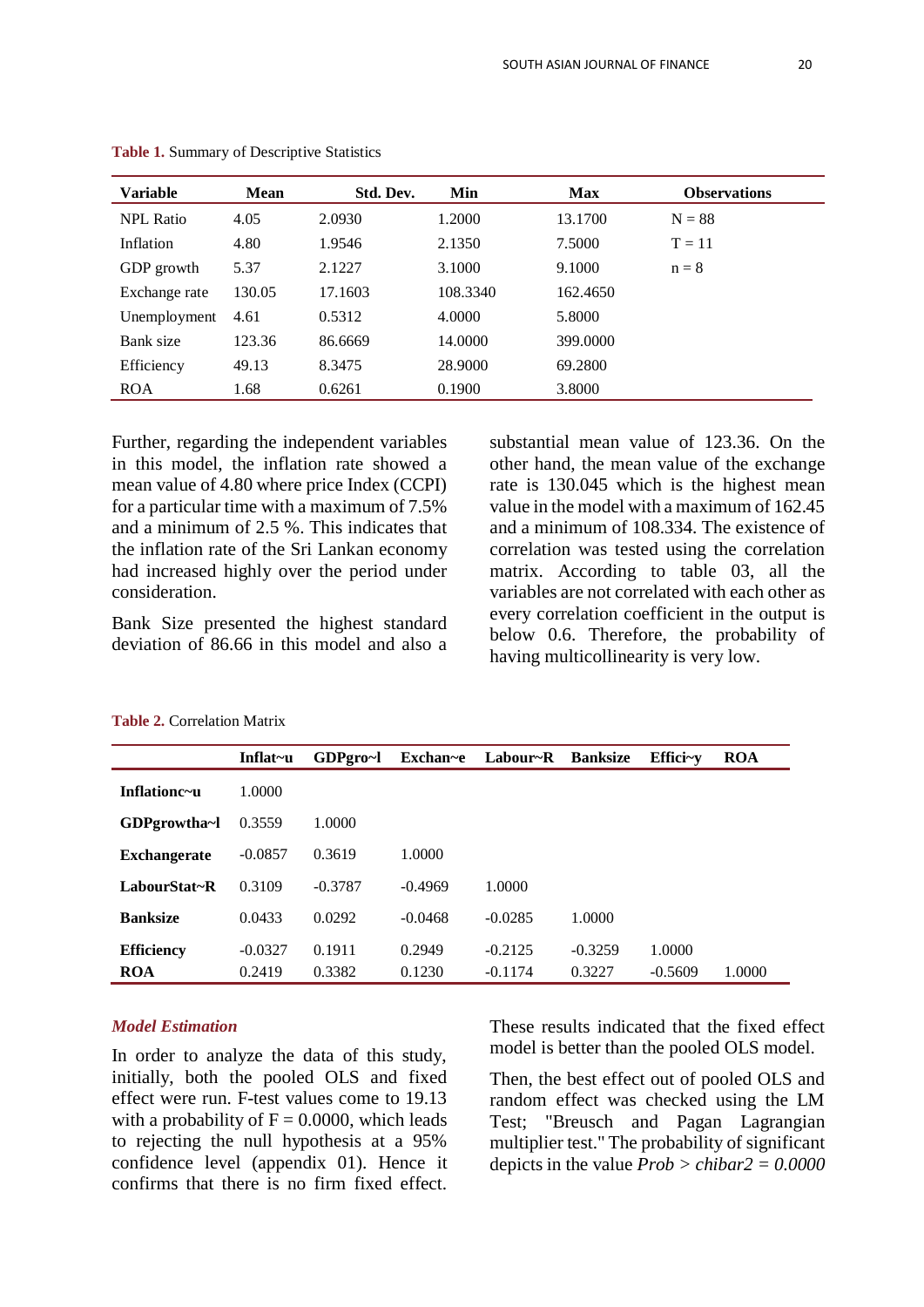is less than the value 0.05 (appendix 02). Accordingly, data cannot be pooled, and the random effect model is preferred over the pooled OLS model.

Finally, based on the results obtained so far, it is concluded that the fixed effect model is better than pooled OLS model and, the

**Table 3.** Hausman Test

Random effect model is better over pooled OLS. Therefore, it is required to select the best suitable method out of Fixed and Random effect models which are derived from the F test and LM Test. Therefore, to analyze best out of fixed and random effects, the "Hausman test" can be used in this study.

|                     | (b)       | (B)       | $(b-B)$           | $sqrt(diag(V_b-V_B))$ |
|---------------------|-----------|-----------|-------------------|-----------------------|
|                     | Fe        | Re        | <b>Difference</b> | S.E.                  |
| GDPgrowtha~1        | 0.4042    | 0.4360    | $-0.0317$         | 0.0417                |
| <b>Exchangerate</b> | $-0.0081$ | $-0.0079$ | $-0.0002$         | 0.0046                |
| LabourStat~R        | 1.906     | 1.8785    | 0.0279            | 0.1102                |
| <b>Banksize</b>     | 0.0025    | 0.0002    | 0.0022            | 0.0031                |
| <b>Efficiency</b>   | 0.0421    | 0.0314    | 0.0106            | 0.0268                |
| <b>ROA</b>          | 0.9364    | 0.6912    | 0.2452            | 0.2723                |

*b = consistent under Ho and Ha; obtained from xtreg* 

*B = inconsistent under Ha, efficient under Ho; obtained from xtreg*

The results generated from the Hausman Test  $(Prob > chi2 = 0.9706)$  have failed to reject the null hypothesis as the p-value (Prob>Chi2) is higher than the 5% significant level. Owing to these results, a Random effect model should be selected.

This study used the result of "Wald-Test statistics amount" to test heteroscedasticity. As shown in table 04, Wald Test output statistics suggest the existence of heteroscedasticity in this study. For this reason, the probability of Wald test value is stated as *P-Value > Chi2(8) 0.0000*, where the p-value is significantly lower than 0.05.

## **Table 4.** Wald Test

Panel Groupwise Heteroscedasticity Tests

Ho: Panel Homoscedasticity - Ha: Panel Groupwise Heteroscedasticity

| Lagrange Multiplier LM Test | 4649.557     | $P-Value > Chi2(7)$ 0.0000 |
|-----------------------------|--------------|----------------------------|
| Likelihood Ratio LR Test    | 23.2003      | P-Value > Chi2(7) $0.0016$ |
| Wald Test                   | $1.18E + 04$ | $P-Value > Chi2(8)$ 0.0000 |

"Wooldridge test" was used to check the Autocorrelation for this model. The result  $Prob > F = 0.0076$ , which is lower than 0.05, concludes that this study has serial correlation (Autocorrelation).

"Pesaran's test" was adopted to check the cross-sectional dependence in the model. According to the generated results, the probability value is higher than 5%,

concluding that the residuals are not correlated, which means that this study has no cross-sectional dependence.

However, this study has presented heteroscedasticity and serial correlation problems based on the diagnostic results. Therefore, as a remedial action, "panel cluster option (panel var)" has been used to rectify the problem. Through the panel cluster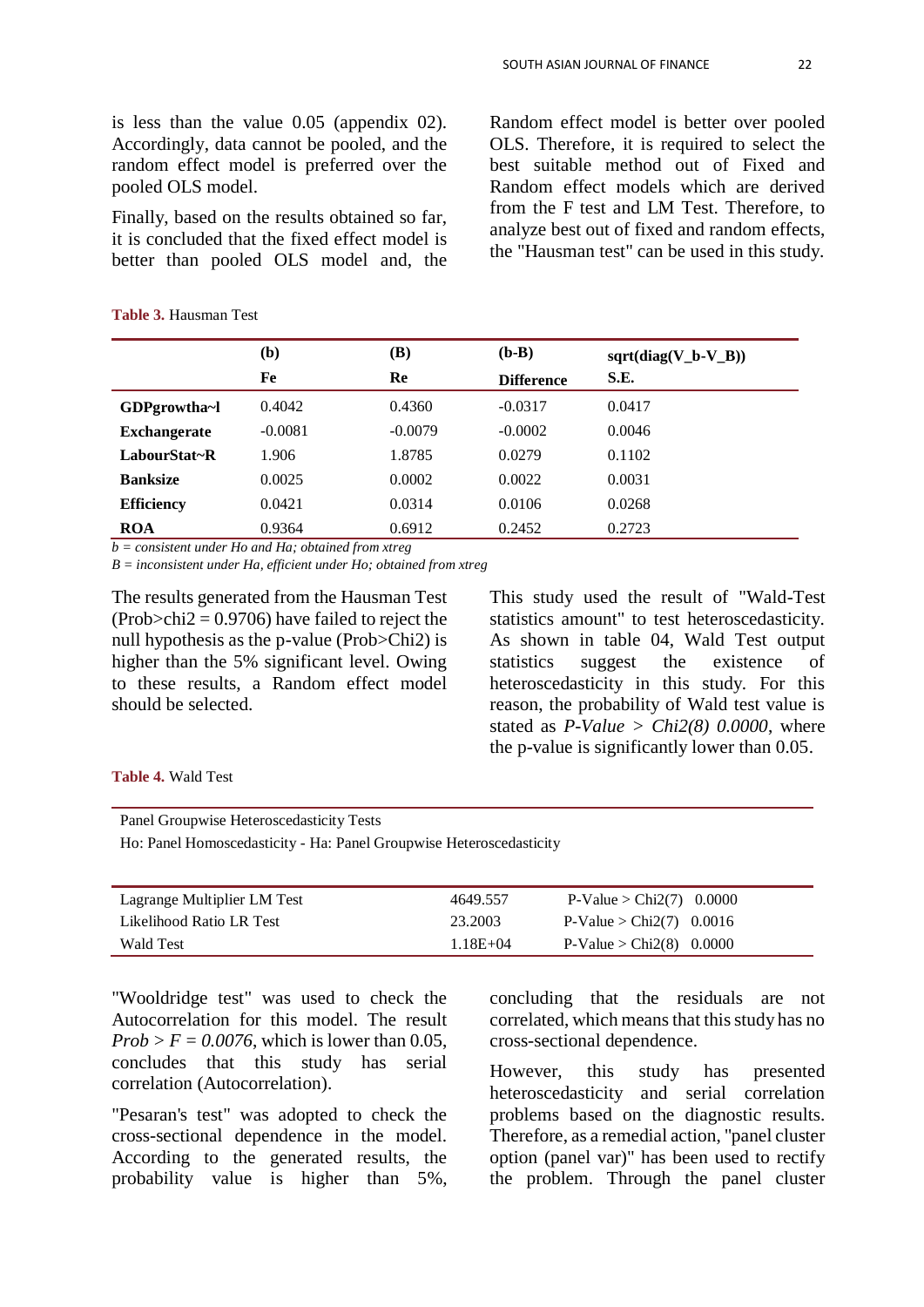option, we obtained robust standard errors, proving that both the problems of heteroscedasticity and serial correlation have been resolved. After obtaining the panel cluster option final output has been derived.

#### *Regression Analysis*

As the final step, regression analysis was performed based on the random effect method after running all the pretests mentioned above.

| Dependent Variable: non-performing Loans |                 |                                 |                   |  |  |
|------------------------------------------|-----------------|---------------------------------|-------------------|--|--|
| Independent variables                    | Estimates $(1)$ | Robust standard<br>errors $(2)$ | $p$ -values $(3)$ |  |  |
| <b>Inflation Rate</b>                    | $-0.0641*$      | 0.03441                         | 0.062             |  |  |
| <b>GDP</b>                               | $-0.3220***$    | 0.1065                          | 0.003             |  |  |
| <b>Exchange Rate</b>                     | $0.0764***$     | 0.0166                          | 0.000             |  |  |
| Unemployment rate                        | $-0.5703***$    | 0.1888                          | 0.003             |  |  |
| <b>Bank Size</b>                         | $-0.0049***$    | 0.0020                          | 0.017             |  |  |
| Efficiency                               | $-0.0155$       | 0.2945                          | 0.600             |  |  |
| <b>ROA</b>                               | $-0.1039$       | 2.6016                          | 0.724             |  |  |
| Time-fixed effect                        | N <sub>o</sub>  |                                 |                   |  |  |
| Company fixed effect                     | No              |                                 |                   |  |  |
| No. of Groups                            | 8               |                                 |                   |  |  |
| No. of observations                      | 88              |                                 |                   |  |  |
| P-value                                  | $\Omega$        |                                 |                   |  |  |
| R-squared-within                         | 0.6459          |                                 |                   |  |  |
| R-squared -between                       | 0.1181          |                                 |                   |  |  |
| R-squared - overall                      | 0.499           |                                 |                   |  |  |

#### **Table 5.** Regression Analysis

*This table reports coefficients, standard errors and t-values from the estimation of Equation in Columns (1), (2) and (3) respectively. \*, \*\*, \*\*\* denote statistical significance at the 10%, 5% and 1% level, respectively.* 

According to the main analysis, it shows that GDP growth rate, Exchange rate, Unemployment rate, and bank size have a significant effect on non-performing loans in the Sri Lankan banking industry at a 95% confidence interval. The inflation rate also has a significant impact, however, only at a 90% confidence level. But bank efficiency and return on asset (ROA) do not show any significant relationship with NPLs.

# **V. Discussion**

Among these relationships, only the exchange rate shows a positive relationship.

However, Beck, Jakubik, and Piloiu (2013), Khemraj and Pasha (2009), Atanasijevic and Bozovic (2016), Alhassan, Coleman, and Andoh (2014) showed that exchange rate has a negative correlation with NPL in their studies which is the in contrary to the findings of this study.

This may be due to frequent appreciation of foreign currencies against the local currency, causing daily depreciation of rupee value. Hence companies in Sri Lanka must pay substantial money to foreign suppliers causing unexpected losses to the company. Not only that, Sri Lanka has a huge balance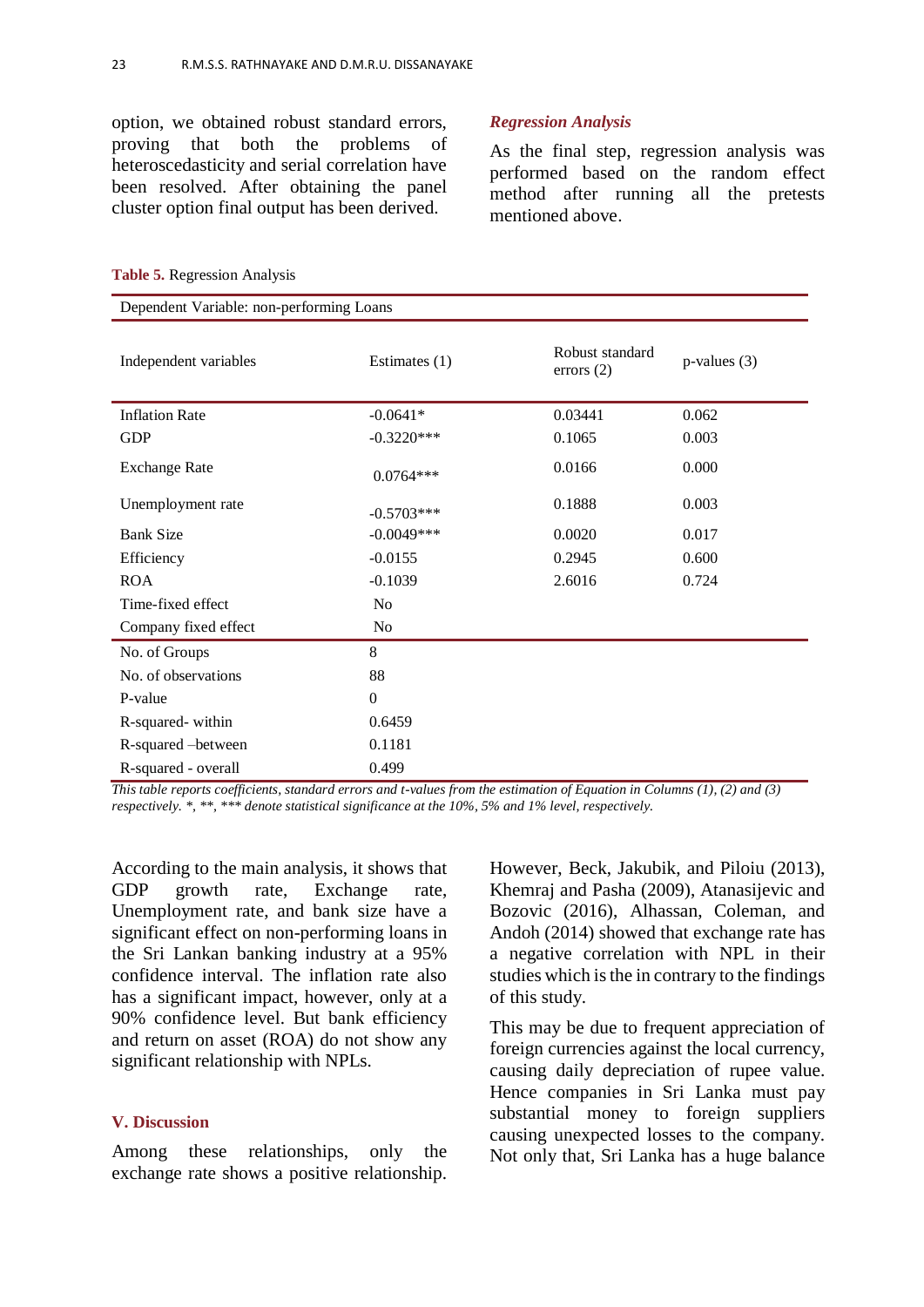of payment deficit. This may also be another reason for this positive relationship.

Hence, this must be the reason to show a positive relationship with the non-performing loans according to the output of the study, which agree with the results with Farhan, Satar, Chaudhry, and Khalil (2012); and Prasad and Espinoza (2010); and Rulyasri, Achsani, and Mulyati (2017).

Apart from the exchange rate, all the other variables show a direct negative relationship on non-performing loans including inflation rate, unemployment rate, bank efficiency, bank size, GDP, and ROA.

According to Santoni (1986), inflation is vital for banks in their capacity of financial intermediation, having adjusted for anticipated inflation, and can suffer massive default risk depending on the fluctuation of inflation between the anticipated and actual inflation rates on their fixed instrument. According to the main analysis of this study, the inflation rate shows a significant negative relationship related to the NPL. Further, previous literature such as Alhassan, Coleman, and Andoh (2014), Khemraj and Pasha (2009), Hoggarth, Sorensen, Zicchino (2005) and Fofack (2005) show a positive correlation of inflation with NPL, which is in contrast with the results of the study. However, Rajha, (2016) and Boakye-Adjei and Amuakwa-Mensah, (2015) suggested a negative correlation between inflation and NPL. According to the results of the study, a negative relationship may be due to the strict inflation-target-based monetary policy frameworks initiated in the country when granting loans. In this kind of situations, banks will filter their potential customers based on their capacity, collateral, capital, character, and conditions. Then banks will lend money to the right set of customers that can assure that they will repay their loans.

Lawrence (1995), showed that borrowers with low incomes have higher default rates due to the increased risk of facing unemployment and being unable to pay. In turn, an increase in unemployment will be reflected mainly in a decrease in production due to the decline in effective demand (which results in lower growth rates). This may result in a decrease in the revenues of firms and, therefore a decrease in their ability to meet their debt obligations. Accordingly, in periods of high economic growth and low unemployment rates, borrowers are able to pay back the debt. Consequently, resulting in the decline in NPLs. However, this study proved otherwise. This finding could be explained in a number of dimensions. This may be because unemployed customers in Sri Lanka got no fixed income, no collateral, and no social security like other developed countries, where they get allowances from the government till they find a job. Hence due to these insecurities, people without employment cannot assure that they can repay the loan. Therefore, banks are also discouraged from granting loans to unemployed people. Accordingly, these factors justify the negative relationship between unemployment and NPL. Messai and Jouini (2013), Farhan, Satar, Chaudhry, and Khalil (2012), showed that NPL has a positive relationship with the unemployment rate, while Anjom and Karim (2016) showed a significant negative relationship with NPL, which were precisely similar to the result of the variable derived in the study.

Bank size showed a negative impact on NPL, which means when bank size is increasing, it is enriched with more assets, more funds and cash flow. Hence, a company can pool those funds to implement risk-mitigating actions like background checking, credit rating checks, credit investigations and implement more processes and controls when granting loans. This will help banks to decrease the risk of NPL. These facts justify the negative relationship with NPL. Furthermore, when the size of the banks increases, that determines the bank is well experienced in customer behaviors. So that they could decide on to whom, when, and how much to grant their customers. All these factors confirmed the negative relationship of bank size with NPL in Sri Lankan context. Several authors like Salas & Saurina (2002), Ranjan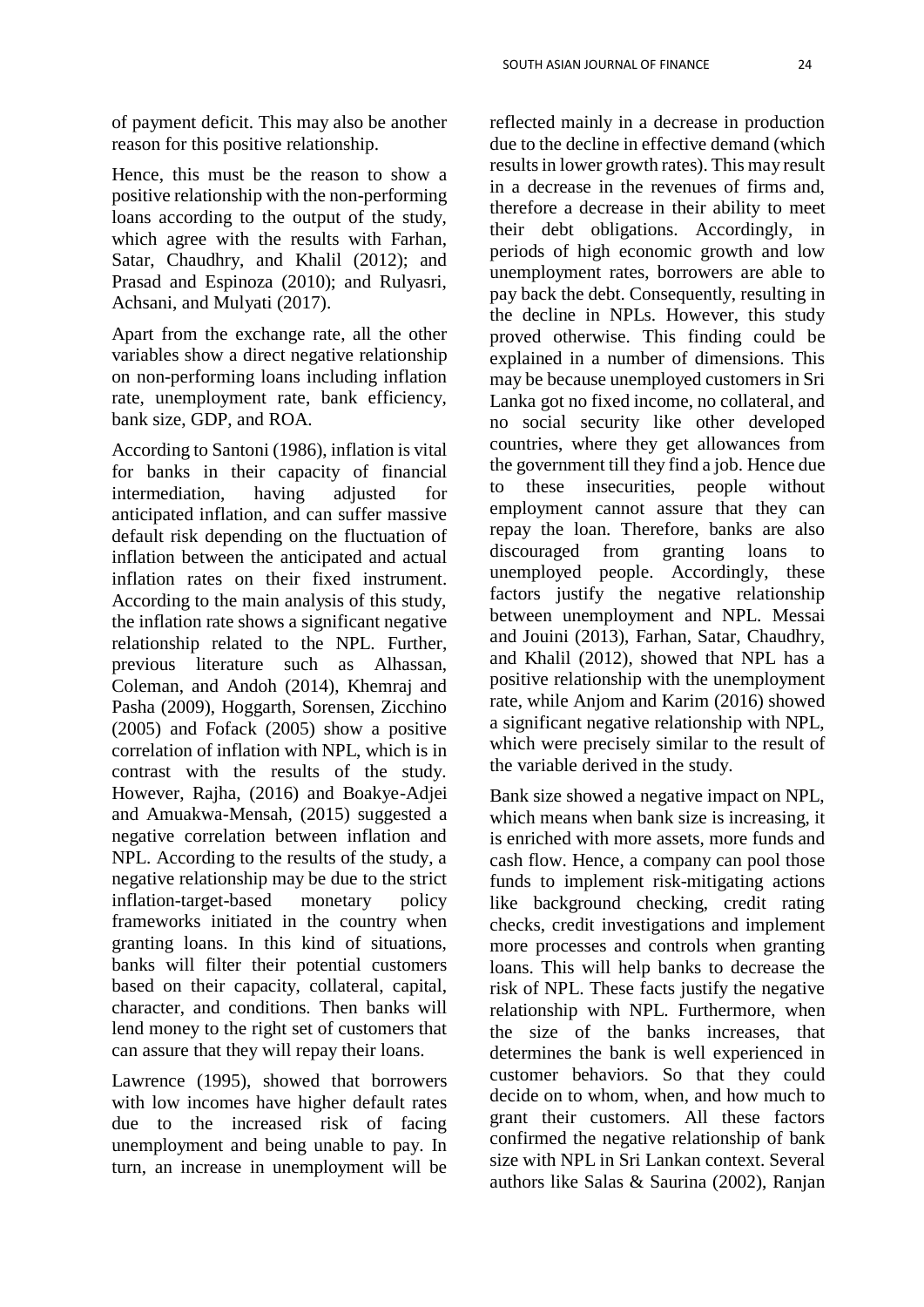and Dhal (2003), Jakubik and Reininger (2013) and HU, LI, and CHIU (2004), also found a negative relationship between bank size and NPLs. On the contrary, Rajha (2016), Khemraj and Pasha (2009), Boakye-Adjei and Amuakwa-Mensah (2015), concluded that the size of the bank positively impacts NPL.

ROA and efficiency show an insignificant negative relationship on NPL in Sri Lankan Banking Industry. This insignificancy may be caused due to both ROA and efficiency of the banks, which are internal factors of the banks subject to the different unobservable and uncontrollable internal factors. Many scholars such as Rajha (2016), Podpiera, Weill, and Schobert (2008) and Ekanayake and Azeez (2015) have found a negative relationship between the efficiency of the banks and NPL.

# **VI. Conclusion and Recommendation**

The main objective of this study is to examine the determinants of non-performing loans in commercial banks of Sri Lanka. In order to achieve this objective, the quantitative approach was used. The data were collected from the Central Bank database, Commercial Banks' annual publications as well as from web pages of different banks. The sample that has been selected to proceed with the study consists of eight commercial banks and the study has been done to the period of 2008 to 2018.

As per the results derived, there is a significant relationship between the independent variables; GDP growth rate, unemployment rate, inflation rate, foreign exchange rate, and bank size with the dependent variable; non-performing loan rate. According to the results, the relationship between independent variables; efficiency and ROA with the dependent variable; nonperforming loans rate was proved to be insignificant.

The primary motive of the study is to test how the bank will adopt themselves to mitigate the risk of non-performing loans on bank performance. The analysis could be of interest to policymakers in order to access the impaired loans and determinants in the financial sector, which is a crucial element of macro-prudential investigation. A comprehensive understanding of significant drivers that affect the NPL in the financial system will help policymakers to impose strategic policies on the economy.

The research findings have implications for the management of banks in Sri Lanka as well as banks in other developing countries. They can identify the impact of inefficiency in their core business activity in order to maximize profitability. It will also facilitate them in strategic decision-making. Further, these results can serve as a cross-check for bank supervisors in emerging markets who wish to set up econometric models linking NPLs with macroeconomic indicators. When collecting financial data to study the non-performing loan matter related to commercial banks in Sri Lanka, the study limits the mandatory disclosed financial data due to confidentiality of their policies in practice. Hence, the nonavailability and accessibility of data prevent a comprehensive study on bank-specific variables.

Not only that but also the study uses most of the variables in the form of aggregate percentages, as percentages do not ideally disclose the exact amount and the quality of its workings.

For comprehensive investigation, future researchers may take the following factors into their consideration; Increasing the sample size and extending the period of time; Consider categories of non-performing loans. E.g., Business Loans, personal loans, bank overdrafts etc.; Cover cross countries to capture countries' differences and to uncover differences from the financial system and regulation factors; Consider the impact of global implications on non-performing Loans in Sri Lankan banking industry; Consider different types of financial institutions. E.g., Private banks, public banks and leasing companies.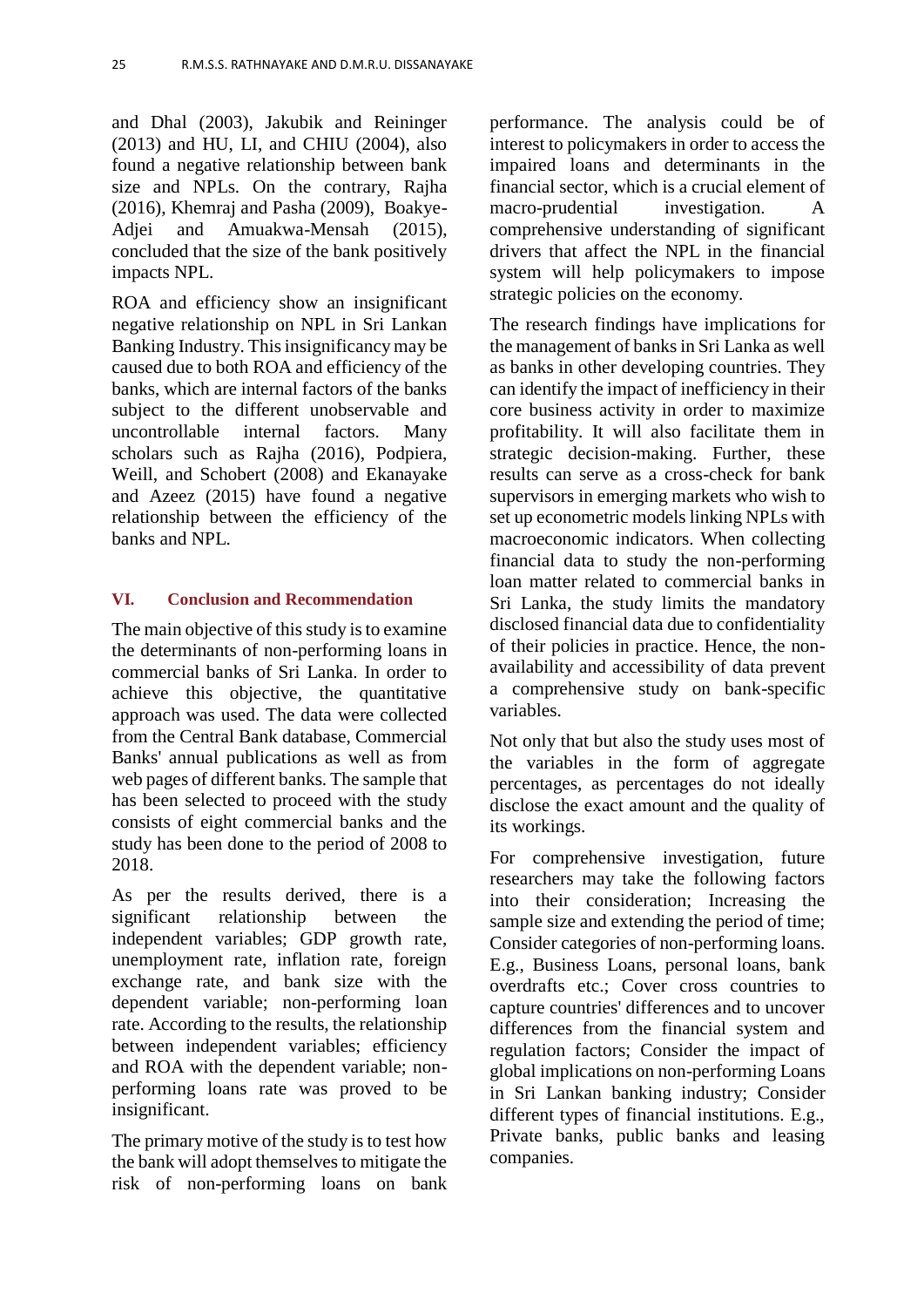# **References**

- Akinlo, O., & Emmanuel, M. (2014). Determinants of non-performing loans in Nigeria. Accounting & taxation, 6(2), 21- 28.
- Alhassan, A. L., Andoh, C., & Kyereboah-Coleman, A. (2014). Asset quality in a crisis period: An empirical examination of Ghanaian banks. Review of Development Finance, 4(1), 50-62.
- Amuakwa-Mensah, Franklin & Boakye-Adjei, Angela. (2015). Determinants of non-performing loans in Ghana banking industry. Int. J. Computational Economics and Econometrics. 5. 35-54. 10.1504/IJCEE.2015.066207.
- Anjom, W., & Karim, A. M. (2016). Relationship between non-performing loans and macroeconomic factors with bank specific factors: a case study on loan portfolios–SAARC countries perspective. ELK Asia Pacific Journal of Finance and Risk Management, 7(2), 1-29.
- Atanasijević, J., & Božović, M. (2016). Exchange rate as a determinant of corporate loan defaults in a Euroized economy: Evidence from micro-level data. Eastern European Economics, 54(3), 228- 250.
- Badar, M. & Yasmin Javid, A. (2013), "Impact of macroeconomic forces on nonperforming loans: an empirical study of commercial banks in Pakistan", WSEAS Transactions on Business and Economics, Vol. 10 No. 1, pp. 40-48.
- Beck, R., Jakubik, P., & Piloiu, A. (2013). Non-performing loans: What matters in addition to the economic cycle?.
- Beck, R., Jakubik, P., & Piloiu, A. (2015). Key determinants of non-performing loans: new evidence from a global sample. Open Economies Review, 26(3), 525-550.
- Berge, O., & Goddin, K. (2007). An analysis of banks' problem loans. E c o n o m i c Bulletin, 78, pp. 65-76.
- CBSL. (2013). Directions, Determinations, and Circulars issued to Licensed Commercial Banks. Sri Lanka. Sr Lanka: Central Bank Sri Lanka. Retrieved from https://www.cbsl.gov.lk/sites/default/files /cbslweb\_documents/laws/cdg/bsd\_LCB\_ Up to 30 Nov 2013 compressed 0.pdf
- CBSL. (2018). Annual Report. Sri Lanka: Central Bank of Sri Lanka. Retrieved from cbsl.gov.lk: https://www.cbsl.gov.lk/sites/default/files /cbslweb\_documents/publications/annual \_report/2018/en/12\_Chapter\_08.pdf
- Ekanayake, E. M. N. N., & Azeez, A. A. (2015). Determinants of non-performing loans in licensed commercial banks: Evidence from Sri Lanka. Asian Economic and Financial Review, 5(6), 868.
- Espinoza, M. R. A., & Prasad, A. (2010). Nonperforming loans in the GCC banking system and their macroeconomic effects. International Monetary Fund.
- Farhan, M., Sattar, A., Chaudhry, A. H., & Khalil, F. (2012). Economic determinants of non-performing loans: perception of Pakistani bankers. European journal of business and management, 4(19), 87-99.
- Fofack, H., & Fofack, H. L. (2005). Nonperforming loans in Sub-Saharan Africa: causal analysis and macroeconomic implications (Vol. 3769). World Bank Publications.
- Godlewski, C.J. (2008), "Bank capital and credit risk taking in emerging market economies", Journal of Banking Regulation, Vol. 6 No. 2, pp. 128-145, doi: 10.1057/palgrave.jbr.2340187.
- Hoggarth, G., Sorensen, S., & Zicchino, L. (2005). Stress tests of UK banks using a VAR approach.
- HU, J. L., Li, Y., & CHIU, Y. H. (2004). Ownership and non-performing loans: Evidence from Taiwan's banks. The Developing Economies, 42(3), 405-420.